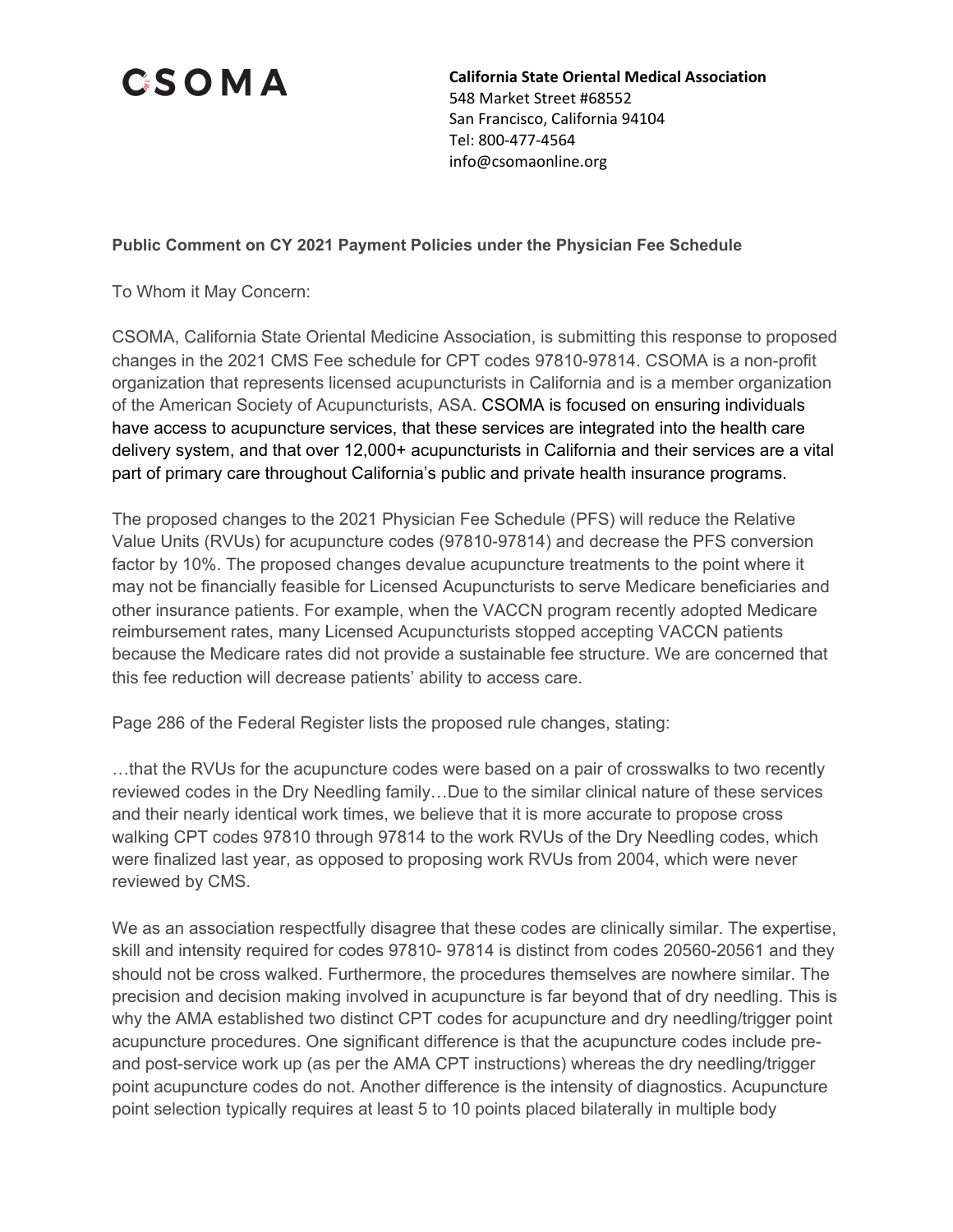regions, and is considerably more involved than straightforward dry needling/trigger point acupuncture. These differences distinguish the skill and intensity of Acupuncture versus dry needling/trigger point acupuncture.

The vignettes used to create the AMA CPT dry needling/trigger point acupuncture codes describe that the practitioner locates the trigger point, inserts, manipulates, then removes the needle. In contrast, acupuncture procedures require a review of symptoms, physical examination, diagnosis, point prescription, location of and insertion of points in multiple body regions, repeated and/or continuous manipulation of needles, additional and/or reinsertion of acupuncture needles.

California Acupuncture licensure requirements include at least 3,000 hours of which at least 2,050 hours are didactic and laboratory training, and at least 950 hours are supervised clinical instruction. Clean Needle Technique certification, and an examination by the California Acupuncture Board and 50 hours of continuing education every 2 years. Medical Acupuncturist requirements include 300 hours of systematic acupuncture training, Certification through the American Board of Medical Acupuncture, and 150 hours of continuing education every 10 years.

No other individual shall offer to provide or represent that they are qualified to provide any acupuncture related treatment that they are not qualified to perform by their professional education or advanced post professional study that falls within the Acupuncture Practice Act of California. (NOT SURE IF THIS SHOULD BE INCLUDED)

In contrast, to practice dry needling/trigger point acupuncture, there are no independent, agency-accredited training programs, no standardized curriculum, no means of assessing the competence of instructors in the field, and no independently administered competency examinations. There are no set requirements for supervised acupuncture procedure training, which may range from 25 to 75 hours of unaccredited coursework, and no requirement for continuing education. A physical therapist could perform dry needling/trigger point acupuncture immediately after a weekend course. Comparing acupuncture to dry needling/trigger point acupuncture is like comparing apples to kumquats.

Improved patient outcomes with acupuncture are reflective of the additional skill and intensity of the acupuncture procedures. The strength of acupuncture is the ability to treat symptoms beyond pain AND the ability to treat multiple symptoms simultaneously. There is a strong and growing body of evidence to support acupuncture as an effective treatment for several non-musculoskeletal conditions.(\*See Appendix A) For example, acupuncture is an effective adjunct treatment for the mental health conditions of anxiety, depression and insomnia.(\*See Appendix B) These mental health conditions can be both a cause and a result of musculoskeletal injuries and pain. Acupuncture can simultaneously reduce musculoskeletal pain and symptoms of anxiety, depression, insomnia. This is just one example of the added value of acupuncture. So much of our population, particularly Medicare beneficiaries, have multiple chronic conditions that can be addressed alongside musculoskeletal pain within the same acupuncture procedure. Acupuncture has also demonstrated the ability to reduce the number of prescriptions for opioids, muscle relaxants, benzodiazepines, and non-steroidal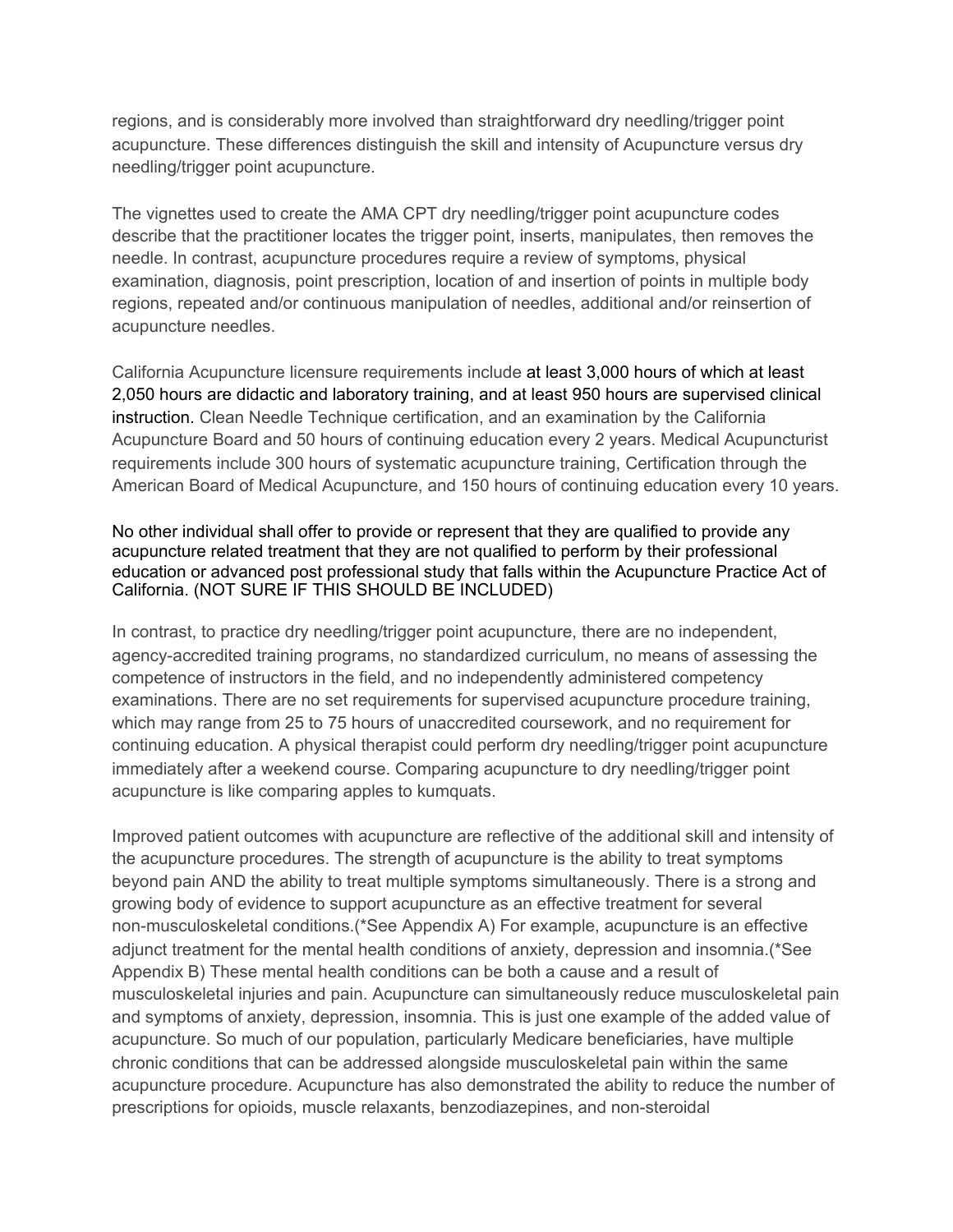anti-inflammatory medications which creates significant cost savings for insurers.(\*See Appendix C) Acupuncture is able to achieve these enhanced outcomes when fully trained providers apply multiple acupuncture approaches simultaneously. One of the simplest subsets of acupuncture approaches is dry needling/trigger point acupuncture, which has only a limited application for musculoskeletal pain. Only acupuncture by fully trained providers can accomplish improved outcomes in multiple symptoms simultaneously and add value to the system.

We respectfully recommend that the RVUs for acupuncture codes are NOT reduced from their current values.

CSOMA

Respectfully,

Nell Smircina **Randoll** Smircina Ra Adcock CSOMA President CSOMA Executive Director President@csomaonline.org [ra@csomaonline.org](mailto:ra@csomaonline.org)

RaAdul

**Appendix A: References Supporting Acupuncture for Other Select Non-Musculoskeletal Conditions:**

Bae K, Yoo HS, Lamoury G, Boyle F, Rosenthal DS, Oh B. Acupuncture for Aromatase Inhibitor-Induced Arthralgia: A Systematic Review. Integr Cancer Ther. 2015 Nov;14(6):496-502.

Chang SC, Hsu CH, Hsu CK, Yang SS, Chang SJ. The efficacy of acupuncture in managing patients with chronic prostatitis/chronic pelvic pain syndrome: A systemic review and meta-analysis. Neurourol Urodyn. 2016 Jan 6.

Chao GQ, Zhang S. Effectiveness of acupuncture to treat irritable bowel syndrome: A meta-analysis. World J Gastroenterol. 2014 Feb 21;20(7):1871-7.

Chiu HY, Hsieh YJ, Tsai PS. Systematic review and meta-analysis of acupuncture to reduce cancer-related pain. Eur J Cancer Care (Engl). 2017 Mar;26(2). doi: 10.1111/ecc.12457. Epub 2016 Feb 7.

Feng S, Han M, Fan Y, Yang G, Liao Z, Liao W, et al. Acupuncture for the treatment of allergic rhinitis: a systematic review and meta-analysis. Am J Rhinol Allergy. 2015 Jan-Feb;29(1):57-62.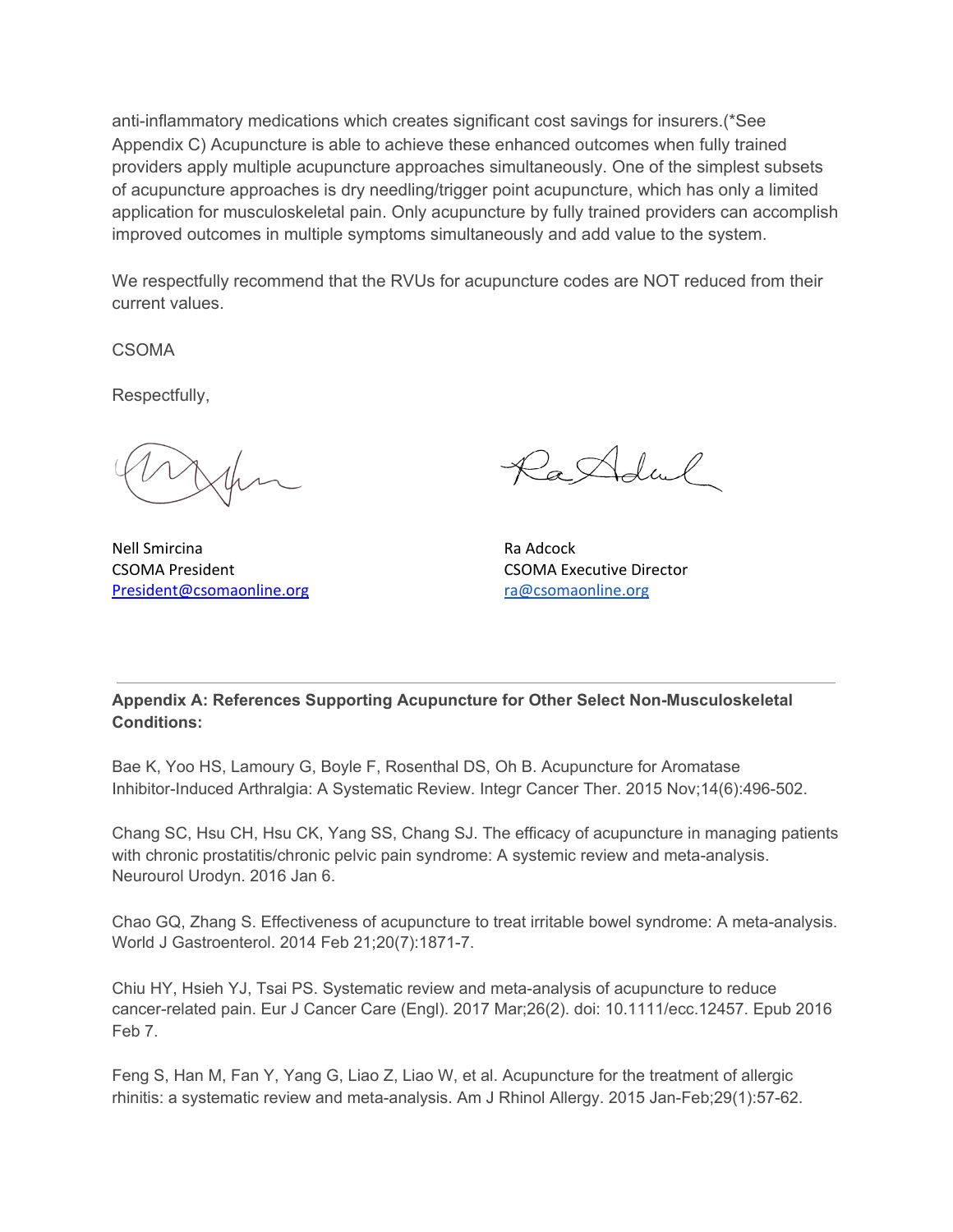Franco JVA, Turk T, Jung JH, Xiao YT, Iakhno S, Garrote V, Vietto V. Non-pharmacological interventions for treating chronic prostatitis/chronic pelvic pain syndrome. Cochrane Database of Systematic Reviews 2018, Issue 1. Art. No.: CD012551. DOI: 10.1002/14651858.CD012551.pub2.

Fu Q, Zhang L, Liu Y, et al. Effectiveness of Acupuncturing at the Sphenopalatine Ganglion Acupoint Alone for Treatment of Allergic Rhinitis: A Systematic Review and Meta-Analysis. Evid Based Complement Alternat Med. 2019;2019:6478102. Published 2019 Mar 12. doi:10.1155/2019/6478102

Liu AJ, Li JH, Li HQ, Fu DL, Lu L, Bian ZX, et al. Electroacupuncture for Acute Ischemic Stroke: A Meta-Analysis of Randomized Controlled Trials. Am J Chin Med. 2015;43(8):1541-66.

Liu BP, Wang YT, Chen SD. Effect of acupuncture on clinical symptoms and laboratory indicators for chronic prostatitis/chronic pelvic pain syndrome: a systematic review and meta-analysis. Int Urol Nephrol. 2016 Dec;48(12):1977- 1991.

Manheimer E, Wieland LS, Cheng K, Li SM, Shen X, Berman BM, et al. Acupuncture for irritable bowel syndrome: systematic review and meta-analysis. Am J Gastroenterol. 2012 Jun;107(6):835-47; quiz 48.

McDonald J, Janz S. The Acupuncture Evidence Project: A Comparative Literature Review (Revised Edition). Brisbane: Australian Acupuncture and Chinese Medicine Association Ltd; 2017.

Qin Z, Wu J, Tian J, Zhou J, Liu Y, Liu Z. Network Meta-Analysis of the Efficacy of Acupuncture, Alpha-blockers and Antibiotics on Chronic Prostatitis/Chronic Pelvic Pain Syndrome. Sci Rep. 2016 Oct 19;6:35737.

Wang L, Xu M, Zheng Q, Zhang W, Li Y. The Effectiveness of Acupuncture in Management of Functional Constipation: A Systematic Review and Meta-Analysis. Evid Based Complement Alternat Med. 2020;2020:6137450. Published 2020 Jun 17. doi:10.1155/2020/6137450

Wang XP, Zhang DJ, Wei XD, Wang JP, Zhang DZ. Acupuncture for the relief of hot flashes in breast cancer patients: A systematic review and meta-analysis of randomized controlled trials and observational studies. J Cancer Res Ther. 2018;14(Supplement):S600-S608. doi:10.4103/0973-1482.183174

Yang GS, Kim HJ, Griffith KA, Zhu S, Dorsey SG, Renn CL. Interventions for the Treatment of Aromatase Inhibitor- Associated Arthralgia in Breast Cancer Survivors: A Systematic Review and Meta-analysis. Cancer Nurs. 2017 Jul/Aug;40(4):E26-E41. doi:10.1097/NCC.0000000000000409.

Zhang JH, Wang D, Liu M. Overview of systematic reviews and meta-analyses of acupuncture for stroke. Neuroepidemiology. 2014;42(1):50-8.

Zheng H, Chen Q, Chen M, Wu X, She TW, Li J, Huang DQ, Yue L, Fang JQ. Nonpharmacological conservative treatments for chronic functional constipation: A systematic review and network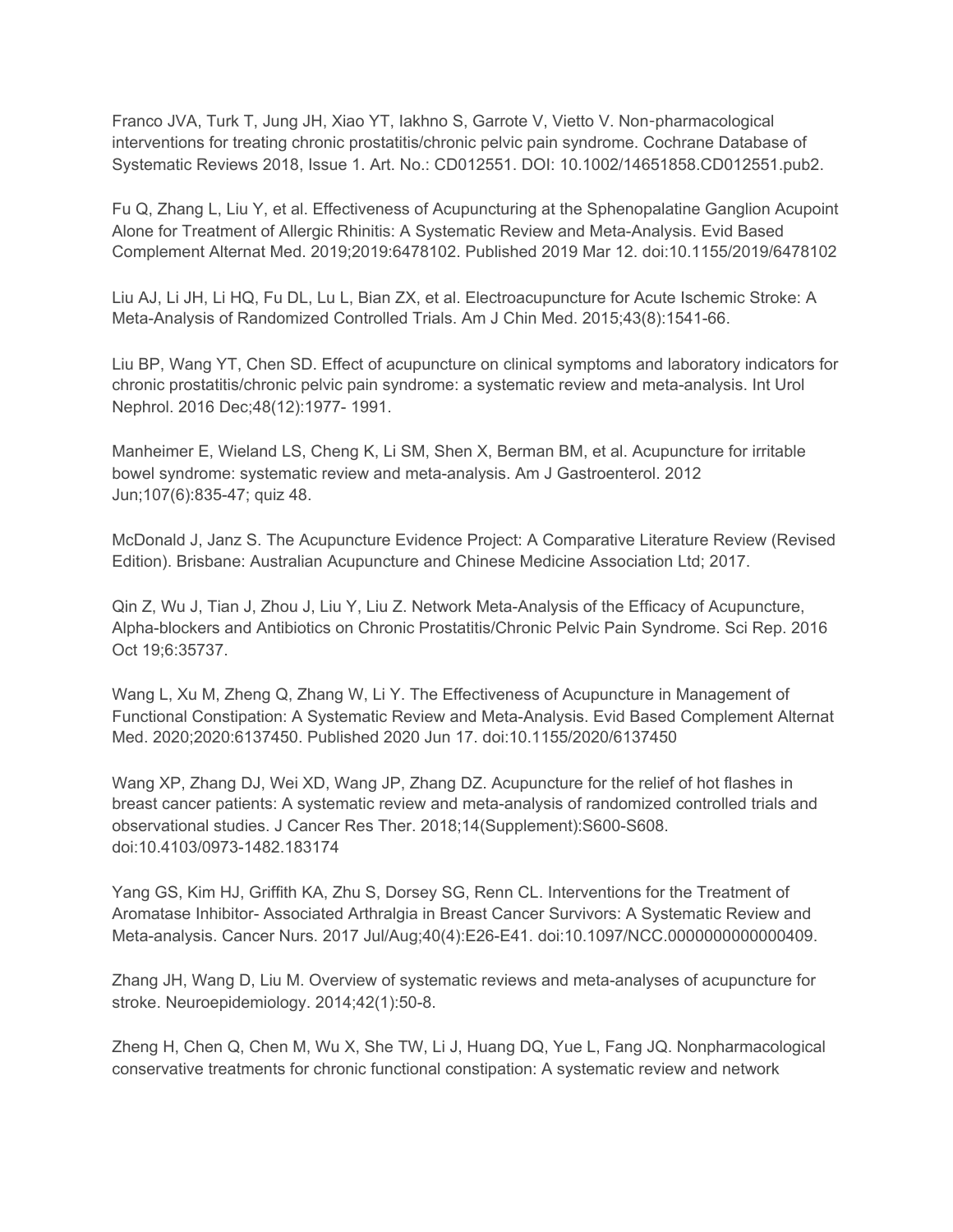meta-analysis. Neurogastroenterol Motil. 2019 Jan;31(1):e13441. doi: 10.1111/nmo.13441. Epub 2018 Aug 20.

Zheng H, Chen R, Zhao X, et al. Comparison between the Effects of Acupuncture Relative to Other Controls on Irritable Bowel Syndrome: A Meta-Analysis. Pain Res Manag. 2019;2019:2871505. Published 2019 Nov 11. doi:10.1155/2019/2871505

Appendix B: References Supporting Acupuncture for Anxiety, Depression, and Insomnia:

Amorim D, Amado J, Brito I, et al. Acupuncture and electroacupuncture for anxiety disorders: A systematic review of the clinical research. Complement Ther Clin Pract. 2018;31:31-37. doi:10.1016/j.ctcp.2018.01.008

Chan YY, Lo WY, Yang SN, Chen YH, Lin JG. The benefit of combined acupuncture and antidepressant medication for depression: A systematic review and meta-analysis. J Affect Disord. 2015 May 1;176:106-17.

Chen C, Shan W. Pharmacological and non-pharmacological treatments for major depressive disorder in adults: A systematic review and network meta-analysis. Psychiatry Res. 2019;281:112595. doi:10.1016/j.psychres.2019.112595

Di YM, Yang L, Shergis JL, et al. Clinical evidence of Chinese medicine therapies for depression in women during perimenopause and menopause. Complement Ther Med. 2019;47:102071. doi:10.1016/j.ctim.2019.03.019

Dong B, Chen Z, Yin X, Li D, Ma J, Yin P, Cao Y, Lao L, Xu S. The Efficacy of Acupuncture for Treating Depression- Related Insomnia Compared with a Control Group: A Systematic Review and Meta-Analysis. Biomed Res Int. 2017;2017:9614810. doi:10.1155/2017/9614810.

Goyata SL, Avelino CC, Santos SV, Souza Junior DI, Gurgel MD, Terra FS. Effects from acupuncture in treating anxiety: integrative review. Rev Bras Enferm. 2016 Jun;69(3):602-9.

Hollenbach D, Broker R, Herlehy S, Stuber K. Non-pharmacological interventions for sleep quality and insomnia during pregnancy: A systematic review. Can Chiropr Assoc. 2013 Sep;57(3):260-70.

Kim SH, Jeong JH, Lim JH, Kim BK. Acupuncture using pattern-identification for the treatment of insomnia disorder: a systematic review and meta-analysis of randomized controlled trials [published correction appears in Integr Med Res. 2020 Jun;9(2):100420]. Integr Med Res. 2019;8(3):216-226. doi:10.1016/j.imr.2019.08.002

Lan et al. Auricular acupuncture with seed or pellet attachments for primary insomnia: a systematic review and meta- analysis. BMC Complement Altern Med. 2015 Apr 2;15:103.

Lee SH, Lim SM. Acupuncture for insomnia after stroke: a systematic review and meta-analysis. BMC Complement Altern Med. 2016 Jul 19;16:228.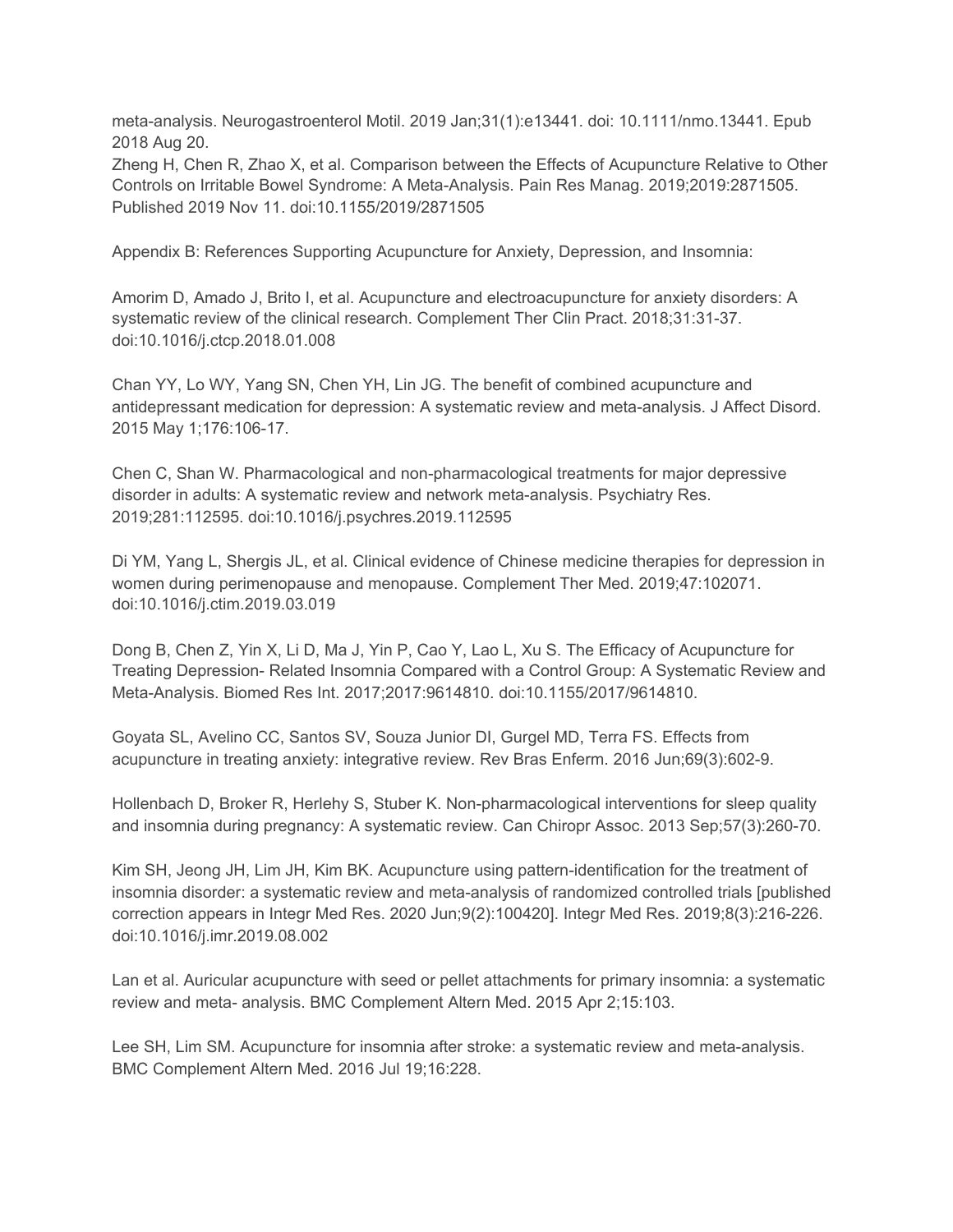Liu C, Xi H, Wu W, et al. Placebo effect of acupuncture on insomnia: a systematic review and meta-analysis. Ann Palliat Med. 2020;9(1):19-29. doi:10.21037/apm.2019.11.15

MacPherson H, Richmond S, Bland M, Brealey S, Gabe R, Hopton A, Keding A, Lansdown H, Perren S, Sculpher M, Spackman E, Torgerson D, Watt I. Acupuncture and counselling for depression in primary care: a randomised controlled trial. PLoS Med. 2013 Sep;10(9):e1001518. doi: 10.1371/journal.pmed.1001518.

Shergis JL, Ni X, Jackson ML, Zhang AL, Guo X, Li Y, et al. A systematic review of acupuncture for sleep quality in people with insomnia. Complement Ther Med. 2016 Jun;26:11-20.

Tan HJ, Lan Y, Wu FS, Zhang HD, Wu L, Wu X, Liang FR. [Auricular acupuncture for primary insomnia: a systematic review based on GRADE system]. Zhongguo Zhen Jiu. 2014 Jul;34(7):726-30.

van Ravesteyn LM, Lambregtse-van den Berg MP, Hoogendijk WJ, Kamperman AM. Interventions to treat mental disorders during pregnancy: A systematic review and multiple treatment meta-analysis. PLoS One. 2017 Mar 30;12(3):e0173397. doi:10.1371/journal.pone.0173397.

Yan B, Zhu S, Wang Y, Da G, Tian G. Effect of Acupuncture on Chronic Pain with Depression: A Systematic Review. Evid Based Complement Alternat Med. 2020;2020:7479459. Published 2020 Jun 25. doi:10.1155/2020/7479459 Appendix C: References Supporting Acupuncture for Pain Management

Crawford, MD, Paul; Donald B. Penzien, MD; and Remy Coeytaux, MD. "Reduction in Pain Medication Prescriptions and Self-Reported Outcomes Associated with Acupuncture in a Military Patient Population." Medical Acupuncture 29:4 (2017): 229-231.

Fan AY, Miller DW, Bolash B, Bauer M, McDonald J, Faggert S, He H, Li YM, Matecki A, Camardella L, Koppelman MH, Stone JAM, Meade L, Pang J. Acupuncture's Role in Solving the Opioid Epidemic: Evidence, Cost-Effectiveness, and Care Availability for Acupuncture as a Primary, Non-Pharmacologic Method for Pain Relief and Management-White Paper 2017. J Integr Med. 2017 Nov;15(6):411-425. doi: 10.1016/S2095-4964(17)60378-9. PMID: 29103410.

Gong CZ, Liu W. Acupuncture and the Opioid Epidemic in America. Chin J Integr Med. 2018 May;24(5):323-327. doi: 10.1007/s11655-018-2989-z. Epub 2018 May 11. PMID: 29752610.

MacPherson H, Vertosick EA, Foster NE, Lewith G, Linde K, Sherman KJ, Witt CM, Vickers AJ. The persistence of the effects of acupuncture after a course of treatment: a meta-analysis of patients with chronic pain. Pain. 2017 May;158(5):784-793. doi: 10.1097/j.pain.0000000000000747. PMID: 27764035; PMCID: PMC5393924.

Tedesco D, Gori D, Desai KR, Asch S, Carroll IR, Curtin C, McDonald KM, Fantini MP, Hernandez-Boussard T. Drug-Free Interventions to Reduce Pain or Opioid Consumption After Total Knee Arthroplasty: A Systematic Review and Meta- analysis. JAMA Surg. 2017 Oct